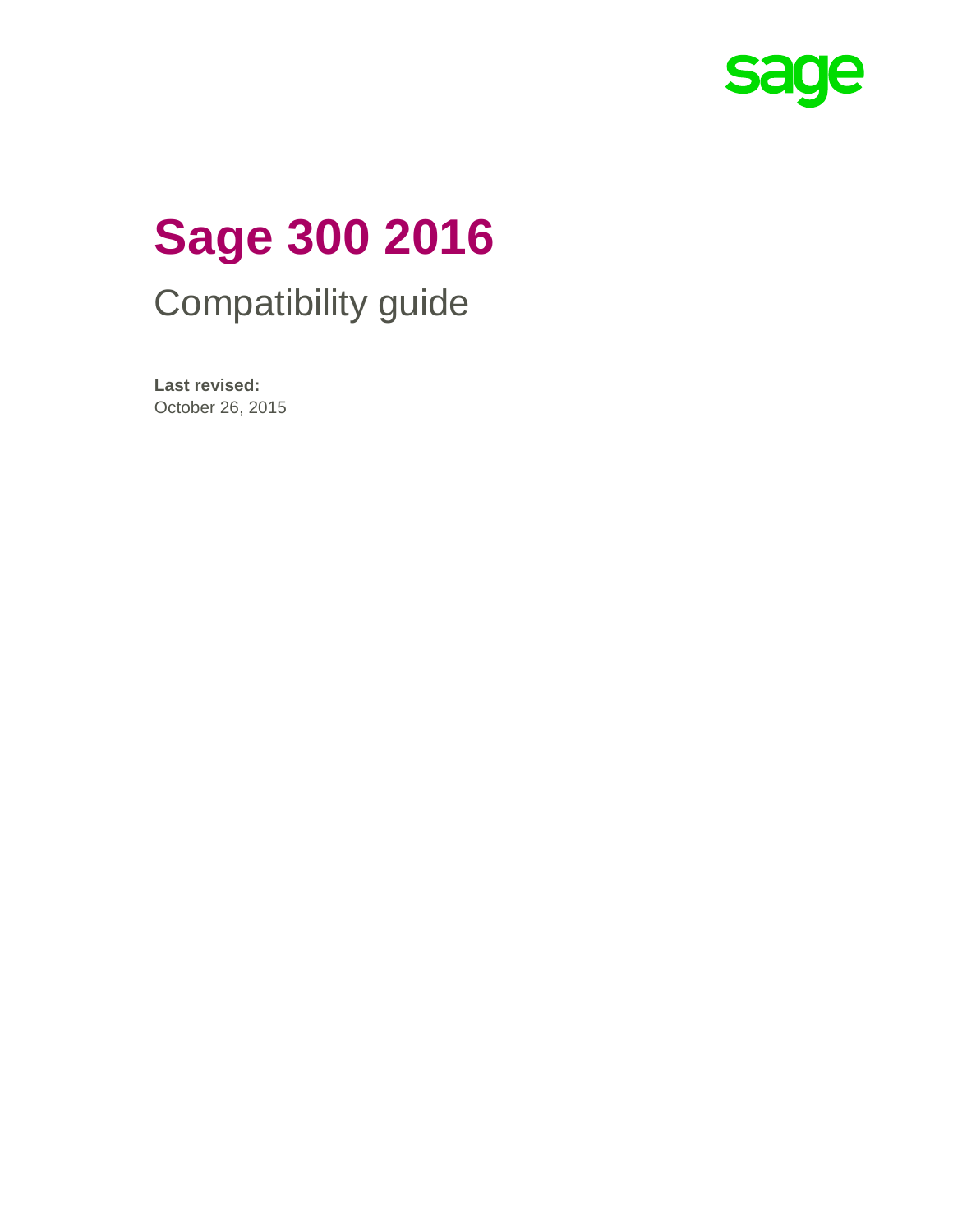This is a publication of Sage Software, Inc.

Copyright © 2015. Sage Software, Inc. All rights reserved.

Sage, the Sage logos, and the Sage product and service names mentioned herein are registered trademarks or trademarks of Sage Software, Inc. or its affiliated entities. All other trademarks are the property of their respective owners.

Business Objects® and the Business Objects logo, BusinessObjects®, and Crystal Reports® are trademarks or registered trademarks of Business Objects Software Ltd. in the United States and in other countries. Business Objects is an SAP company.

Microsoft ®SQL Server®, Windows Vista® and the Windows logo are either registered trademarks or trademarks of Microsoft Corporation in the United States and/or in other countries.

The names of all other products and services are property of their respective owners. Your use of this document and the Sage product(s) described herein is governed by the terms and conditions of the Sage End User License Agreement ("EULA") or other agreement that is provided with or included in the Sage product. Nothing in this document supplements, modifies or amends those terms and conditions. Except as expressly stated in those terms and conditions, the information in this document is provided by Sage "AS IS" and Sage disclaims all express, implied or statutory warranties of any kind, including but not limited to the warranties of merchantability, fitness for a particular purpose or of non-infringement. No implied license is granted to you under any Sage intellectual property or trade secret right. Sage reserves the right to revise, supplement or remove information in this document at any time without notice to you or others.

Sage End User License: http://www.sage.com/us/legal/eula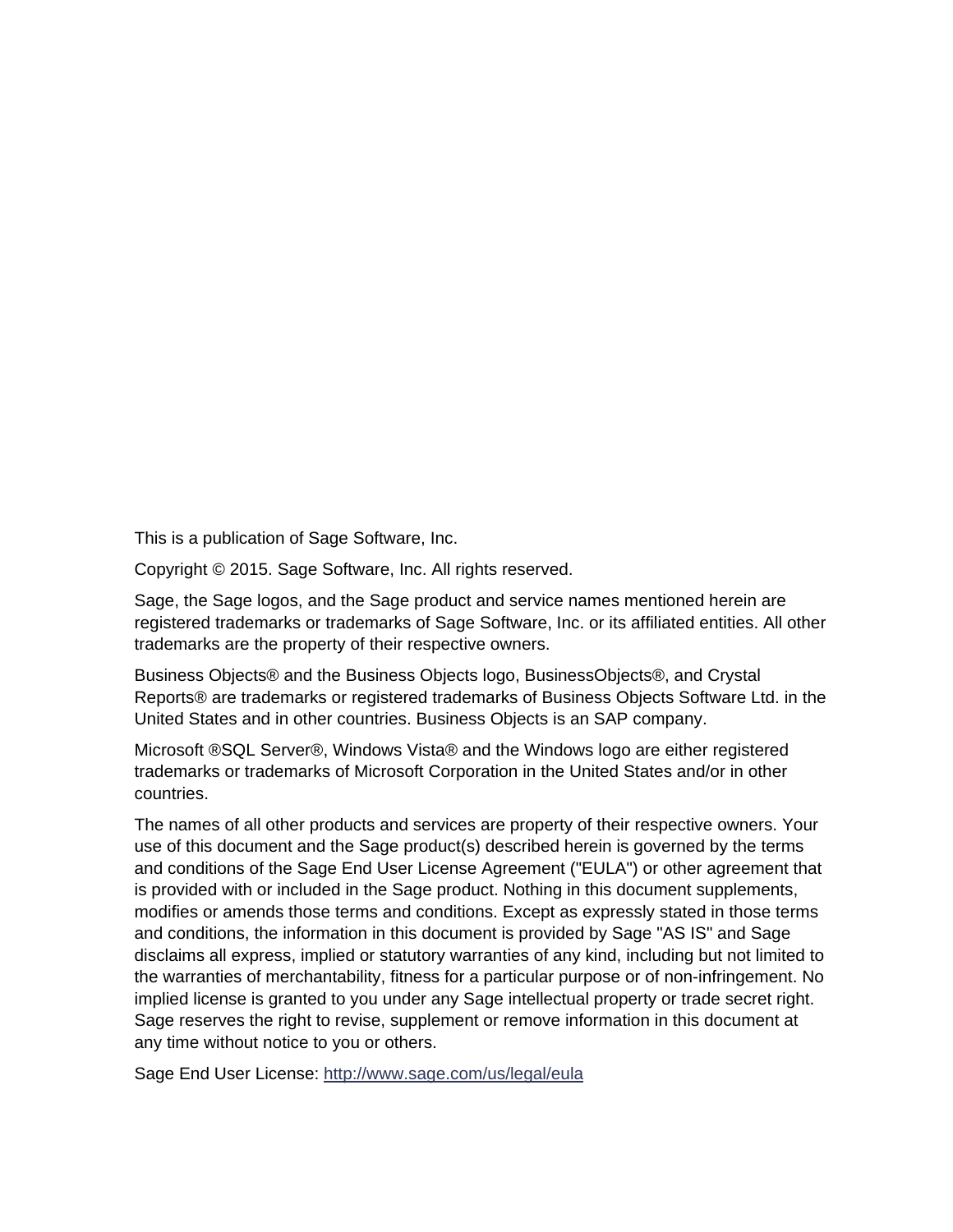# **Contents**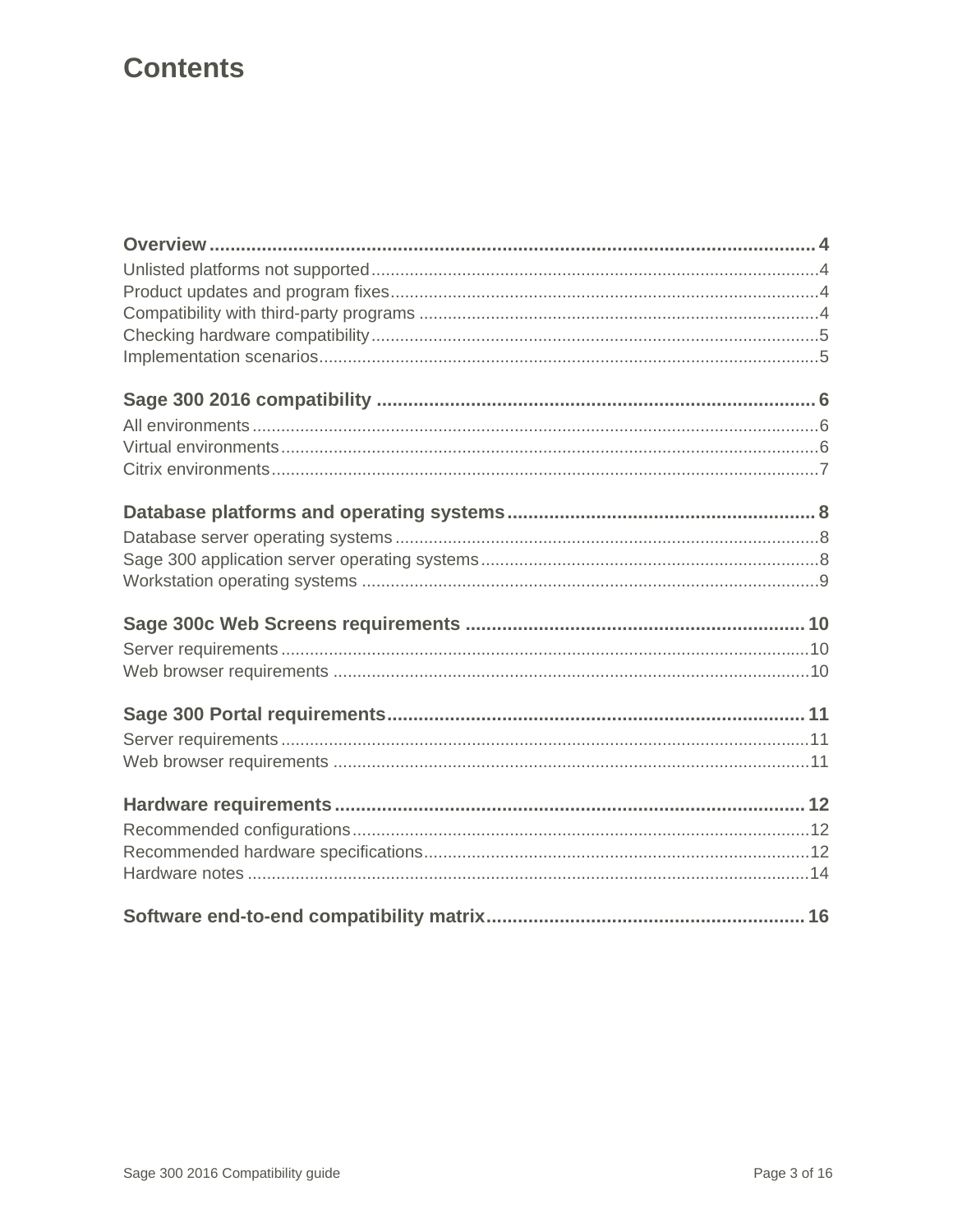The information in this Compatibility Guide (formerly the *Supported Platform Matrix*) applies specifically to Sage 300 2016 Standard, Advanced, and Premium editions.

This document is intended to cover information regarding the compatibility of various operating systems with Sage 300 2016. You should assume that any operating system not listed in this document is not compatible with the current version of Sage 300.

Before installing Sage 300 2016, review this guide and the following documents:

- Upgrade Guide
- Installation and Administration Guide
- Release Notes

You can find more details and instructions on our Knowledgebase at support.na.sage.com, or contact Customer Support.

#### **Unlisted platforms not supported**

Sage Customer Support Services provide support for Sage 300 only on the platforms listed as supported in this document.

You can submit requests to support additional operating systems, as well as your suggestions for enhancing the product, to the Sage 300 Ideas website at https://www5.v1ideas.com/TheSageGroupplc/Sage300ERP.

Alternative support options may be available through your Solution Provider.

## **Product updates and program fixes**

Current product updates are available for download from support.na.sage.com. If a product update is available, install the latest product updates for Sage 300 after program installation is complete.

Program fixes will continue to be available for the current version of the software as needed and according to a planned release schedule. Note that some program fixes are only available as hotfixes, and should be installed only if you are experiencing the specific problems they address.

#### **Compatibility with third-party programs**

If you also use third-party applications or enhancements, always contact the developer of the third-party product to verify compatibility before installing any product updates or program fixes.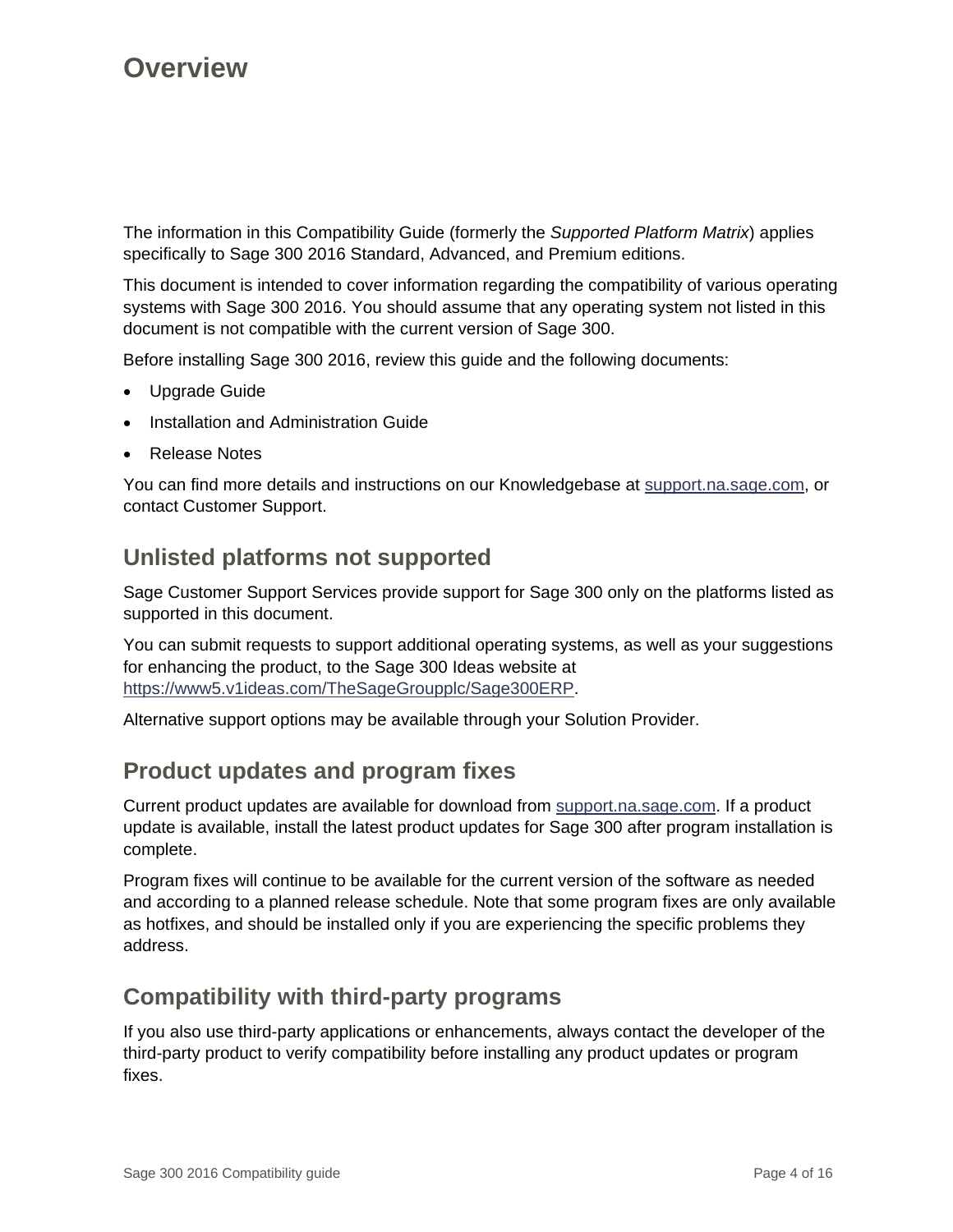## **Checking hardware compatibility**

Incompatible hardware can cause problems such as data corruption. Verify that all hardware you use to run Sage 300 is compatible with your operating system.

For more information, refer to the applicable Hardware Compatibility List at http://www.microsoft.com/hardware/en-us/support/compatibility.

## **Implementation scenarios**

When planning your Sage 300 implementation, review the "Recommended configurations" section (page 12) for typical small business, midsize business, and large enterprise implementation scenarios.

**Note:** Recommended configurations are intended to serve only as a guideline. Actual requirements will vary depending on your system configuration and the programs and features you choose to install. Additional hard disk space may be required.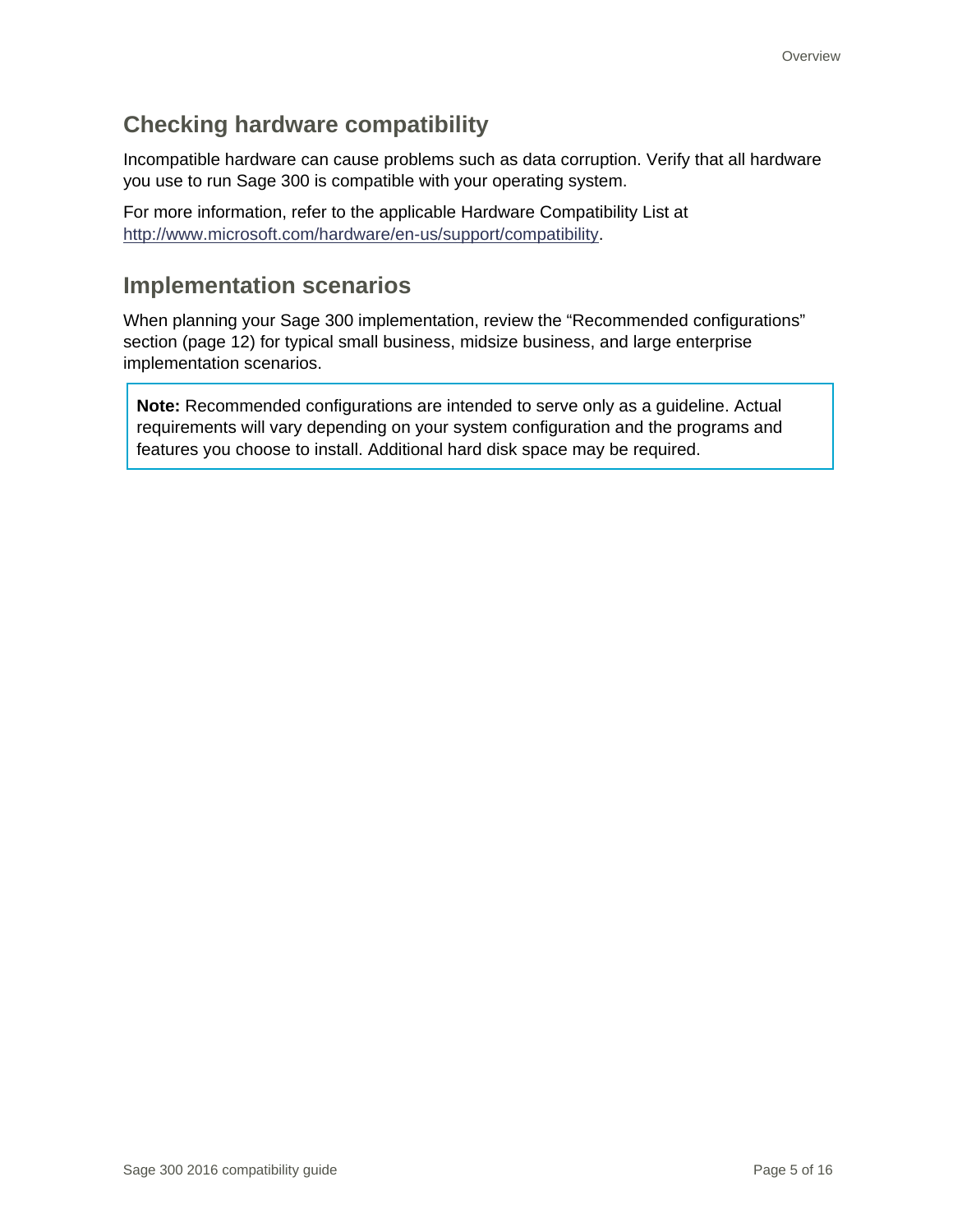# **Sage 300 2016 compatibility**

## **All environments**

The following points apply to all configurations when upgrading to Sage 300 2016:

- Windows Server 2012 R2 Essentials (Small Business Server) is supported but is not tested.
- The Analysis module for Sage 300 Intelligence Reporting is not compatible with Microsoft Excel 2003.
- Sage is committed to supporting future Microsoft operating systems as they are released to market for all Sage 300 applications. However, this does not include release candidates, beta, or pre-beta operating systems. As new operating systems are scheduled for final general release, Sage will evaluate their compatibility and update this document based on those evaluations.
- Sage 300 2016 does not support DCOM for Web Deployment.
- Sage 300 Web Deployment does not require Sage 300 Web Reporting by SAP Crystal Reports® (Crystal Report Application Server).

## **Virtual environments**

Sage 300 2016 is supported in VMware ESX and Microsoft Hyper-V virtual environments. However, please note that our support teams will address only application-related issues that can be replicated in a physical environment, and will not address performance issues in a VMware or Hyper-V virtual environment.

Also note the following points and recommendations related to virtual environments:

 **Consult with an expert**. Because implementing a virtual server environment is very complex, we recommend that you consult with a vendor-certified virtual server consultant.

**Important!** Ask your consultant to commit to matching or mirroring the performance requirements listed in the "Hardware requirements" chapter of this document (page 12).

A certified virtual server consultant should be able to provide you with a performance baseline report that includes expected maximum processing throughput per active instance, and expected performance trends as additional virtual instances come online. This document should also include the expected margin of error during peak business operating hours.

 **Ensure sufficient resources and RAM.** Each virtual environment should have sufficient resources for the operating system and installed applications.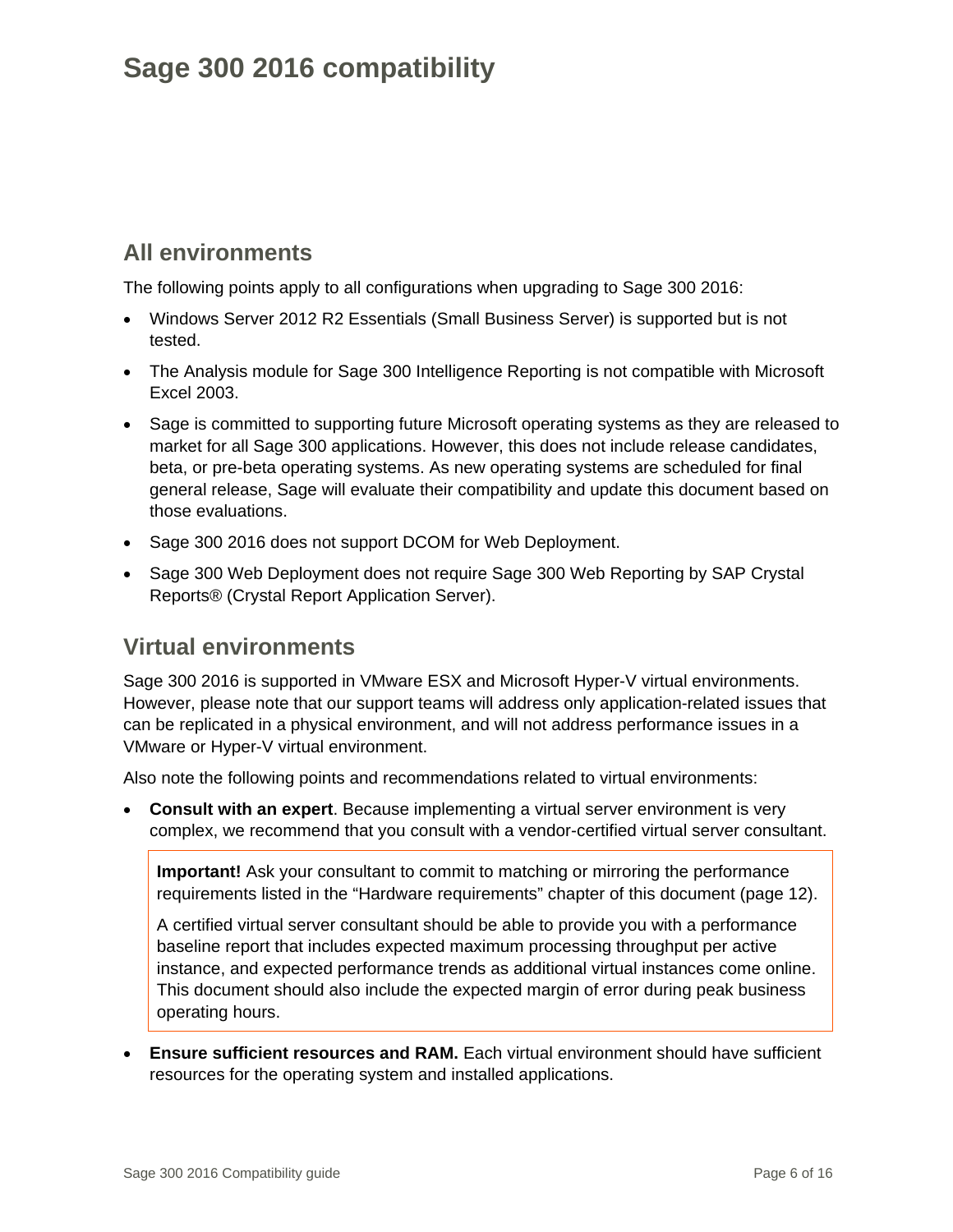There is never enough memory to share among virtual devices running on a virtual server. We recommend that server RAM be configured to the maximum that the server hardware can support. Most server hardware that is certified by the virtual server vendor can support at least 32 GB of RAM.

- **Deploy at least two virtual servers.** If not properly implemented, a virtual environment can be a single point of failure. A single point of failure should be avoided at all costs. The virtual server community always recommends deploying at least two virtual servers, along with a failover strategy.
- **Avoid overcommitting application pools**. When running in a VMware environment, avoid overcommitting VM application pools. Allocating more resources than the hardware can support can cause performance problems.
- **Check hardware compatibility.** Virtual server vendors always support a list of compatible server hardware devices. Therefore, ensure that the virtual server your firm is considering is on the hardware compatibility list.
- **Understand memory allocation.** Each virtual server vendor implements vastly different memory allocation strategies, so you need to be familiar with their specific strategy. For example, VMware dynamically allocates memory to an active virtual image, allowing the administrator to set a maximum memory limit, but allocating that maximum memory only as needed.
- **Plan for network bandwidth.** Network bandwidth may become a bottleneck in virtual network environments. Be prepared to add more than four network interface cards to your virtual server. Ask your virtual server platform expert to investigate the ability of these network interface devices to "team up." When network bandwidth becomes a bottleneck, network interface teaming may be the easiest solution, without resorting to the more complicated strategy of breaking up your network into smaller segments.
- **Avoid running servers as a virtual instance.** At the time of writing, VMware vSphere endorses running database servers as a virtual instance. Sage 300 has not been benchmarked to run the database server on a virtual instance in VMware, despite the vendor allowing this configuration.

## **Citrix environments**

Citrix servers should be dedicated for applications, and database engines should be separate from the Citrix server. You need to optimize Citrix sessions for performance, and to ensure that printers are compatible with Citrix.

**Note:** Sage support teams will address only application-related issues that can be replicated in a standard client/server environment, and will not address performance issues in a Citrix environment.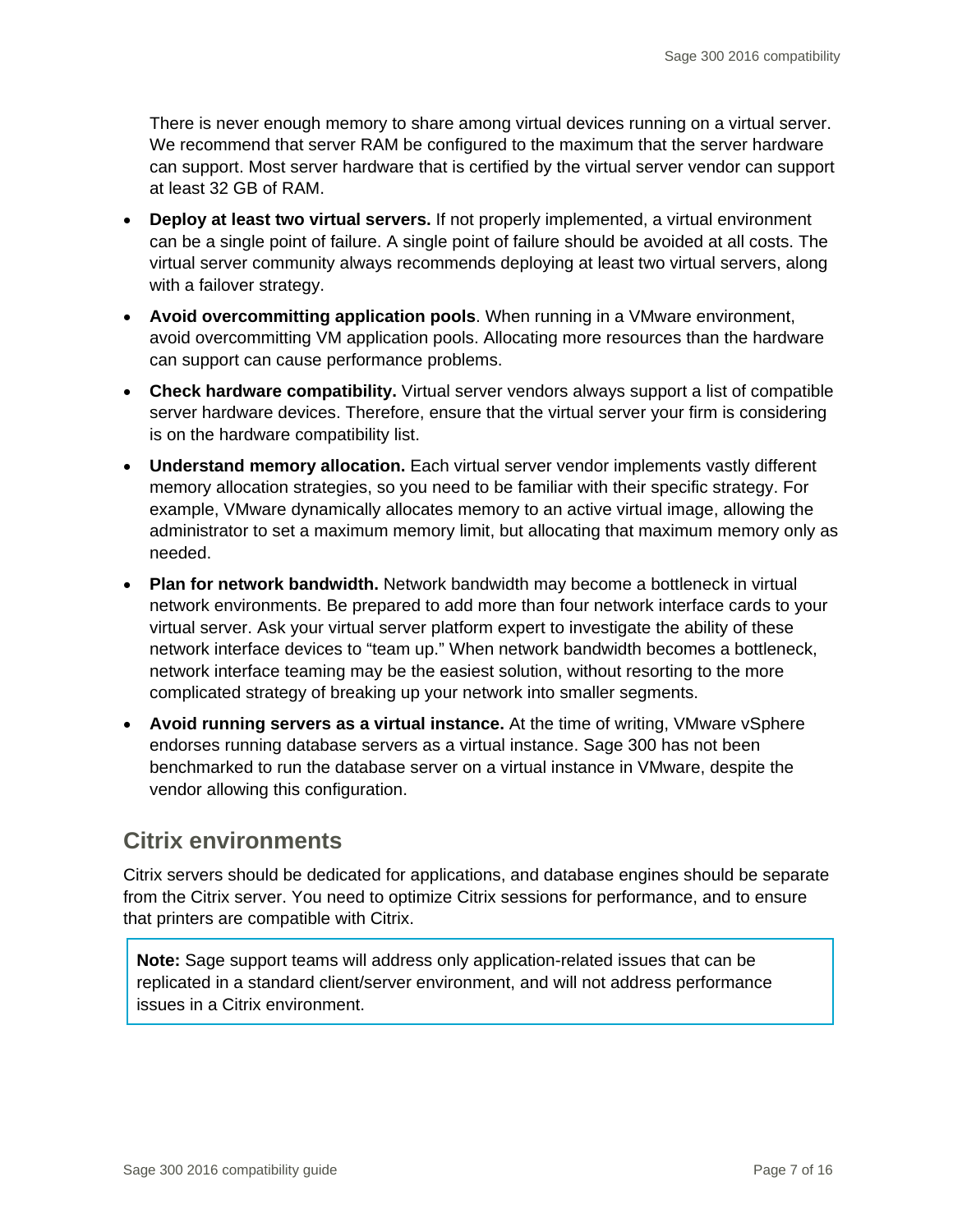# **Database platforms and operating systems**

This section lists supported database platforms and operating systems for Sage 300 2016.

Sage reserves the right not to provide support for operating systems and database engines not listed in the Compatibility Guide and/or no longer supported by their vendors.

#### **Database server operating systems**

Microsoft SQL Server 2012 or 2014 on Windows Server 2012 R2 are supported for use as the database server for Sage 300 2016.

Note the following points:

- Microsoft SQL Server Enterprise, Standard, Workgroup, and Express Editions are supported.
- For Microsoft SQL databases, we recommend using a binary collation method, such as Latin1\_general\_bin.
- Starting with Sage 300 2016, Sage 300 only supports Microsoft SQL Server for all databases.
- See Microsoft's websites for limitations of their databases.

#### **Sage 300 application server operating systems**

Windows Server 2012 R2 is supported as the application server for Sage 300 2016.

Note the following points:

- Sage supports only the 64-bit version of any application server operating system.
- Printing in Web Deployment does not require Sage 300 Web Reporting by SAP Crystal Reports®.
- Terminal Server and Citrix XenApp are supported only for Sage 300 Desktop (Visual Basic) programs, not for web screens.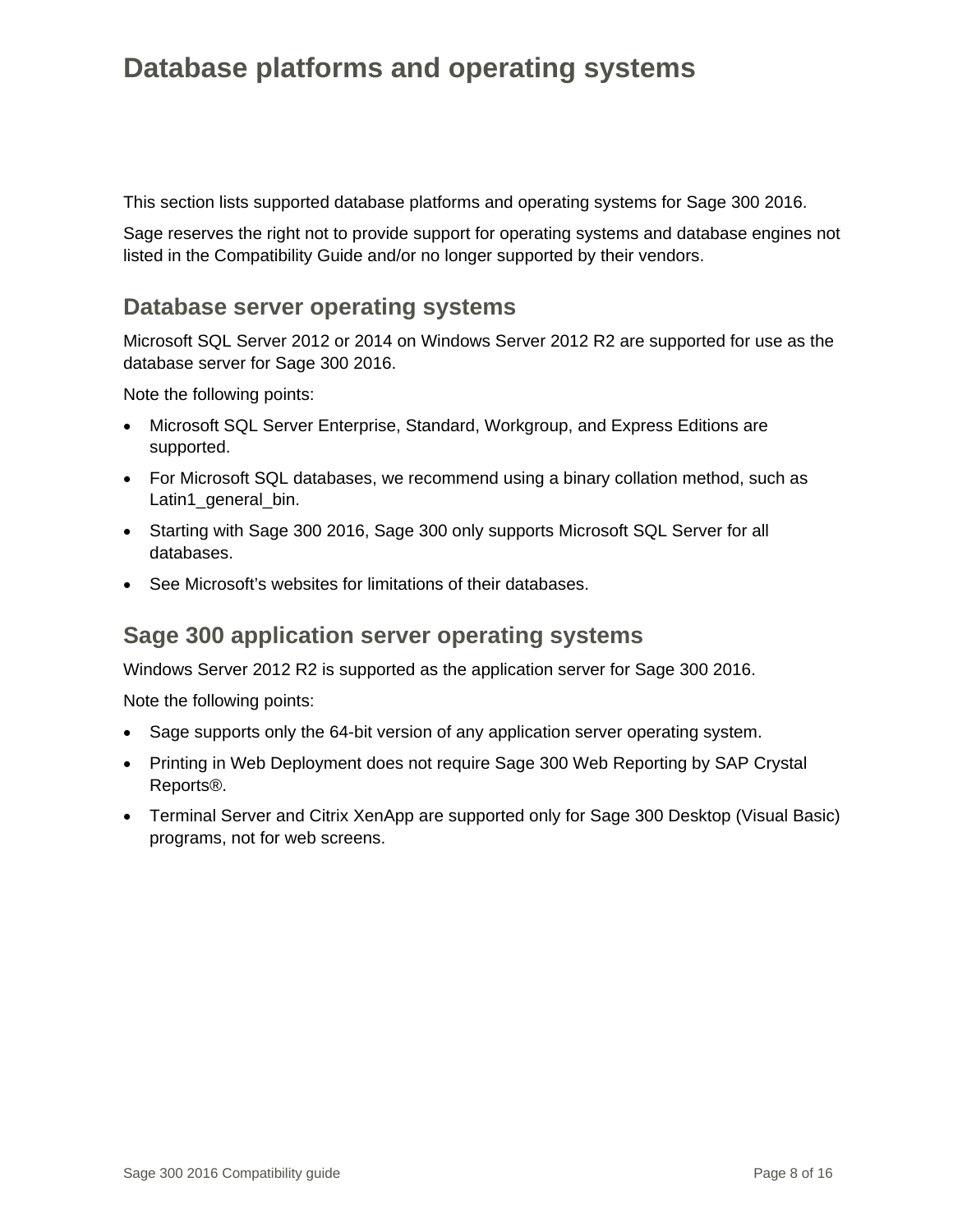## **Workstation operating systems**

The 64-bit versions of Windows 7 (SP1), Windows 8.1, and Windows 10 are supported as the workstation operating system for Sage 300 2016.

Supported editions are as follows:

- Windows 10: Pro and Enterprise editions
- Windows 8.1: Pro and Enterprise editions
- Windows 7: Professional, Enterprise, and Ultimate editions

Additional notes:

- Microsoft Excel 2010, 2013, or 2016 (32-bit) is required on each workstation running Financial Reporter.
- Microsoft Outlook 2010, 2013, or 2016 (32-bit) is required on each workstation to use the email function.
- Microsoft Application Virtualization (App-V), which is another method to deploy Microsoft Office, is *not* supported.
- Sage 300 workstations require Internet Explorer 8.x, 9.x or 10.x to run Web Deployment. If you use Internet Explorer 11, you must use Emulation Mode to select a supported Internet Explorer version.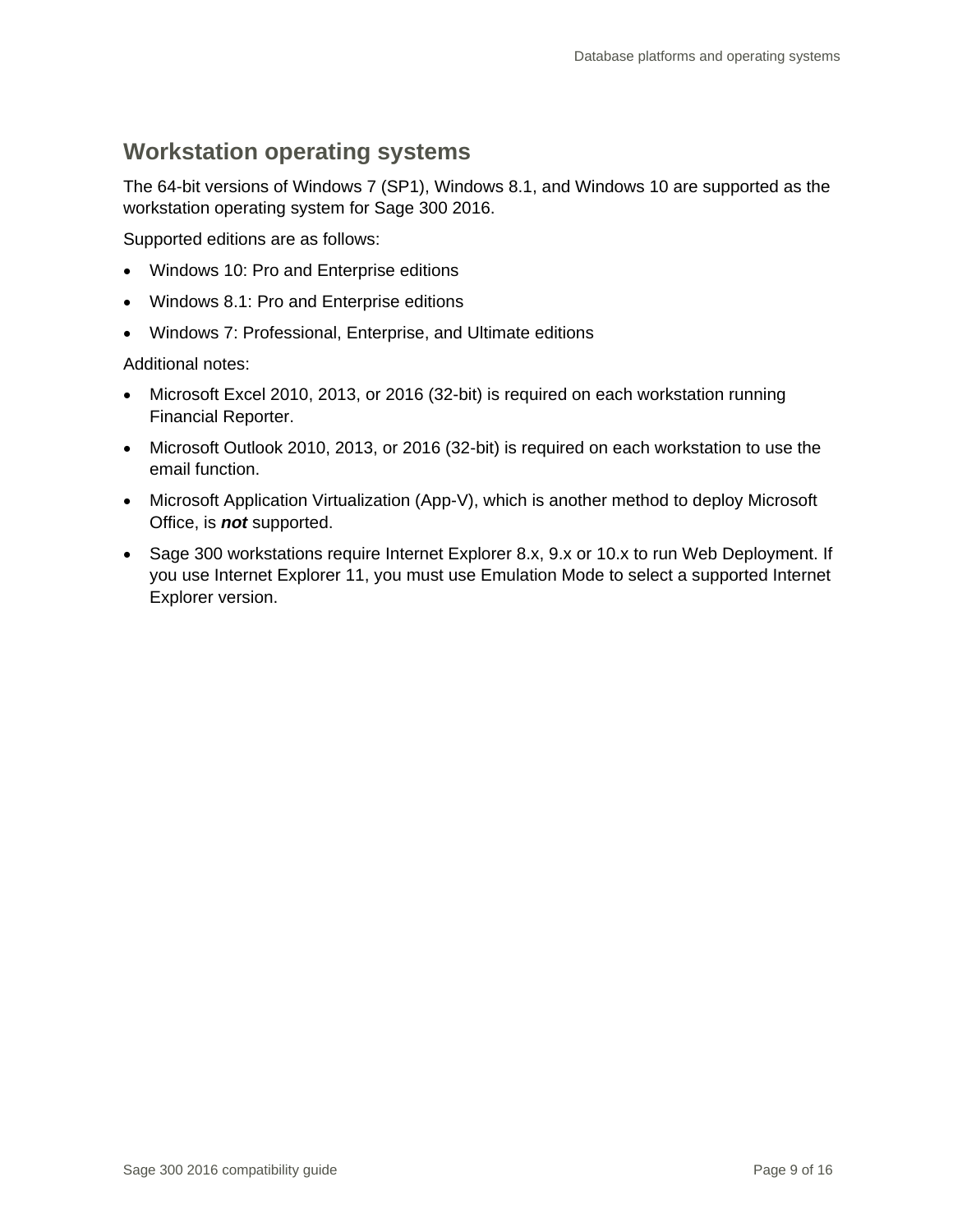# **Sage 300c Web Screens requirements**

#### **Server requirements**

To support Sage 300c web screens, the Sage 300c server requires Microsoft Windows Server 2012 R2 with IIS installed, including static content and ASP.Net.

Sage 300c web screens require a Portal database, which can be the same database you use for the Sage 300 Portal. The Portal database must use a supported version of Microsoft SQL Server.

#### **Web browser requirements**

To view Sage 300c web screens, use Internet Explorer 11 or the latest versions of Microsoft Edge, Google Chrome, Apple Safari, or Mozilla Firefox.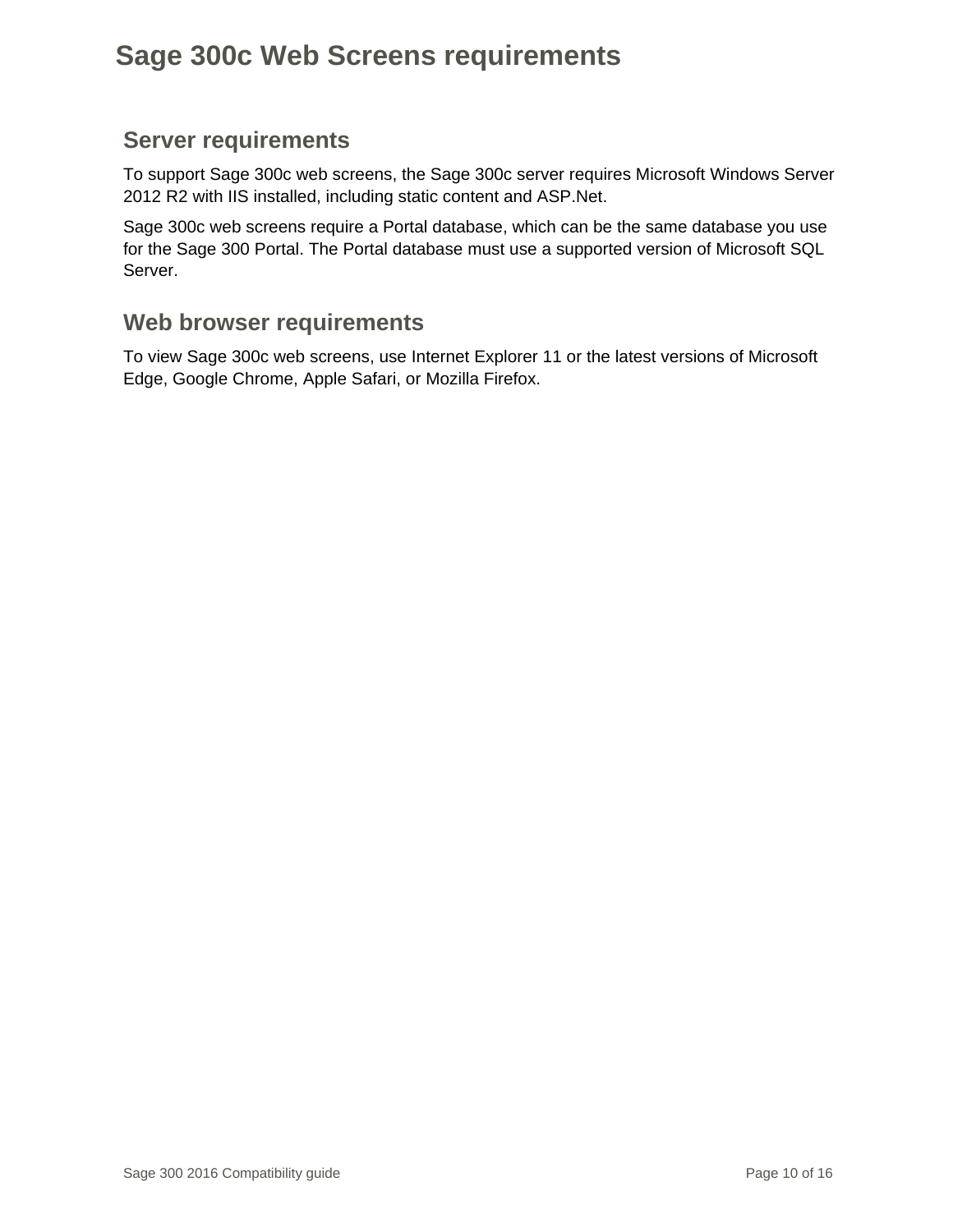# **Sage 300 Portal requirements**

#### **Server requirements**

Internet Information Services (IIS) is required for the Sage 300 Portal, web screens, and web deployment. Supported versions of IIS are applicable to supported versions of the Windows operating system.

#### **Web browser requirements**

The Portal supports Internet Explorer 11 and the latest editions of Chrome, Safari and Firefox. Microsoft Edge is not supported.

Note the following points:

- Opening Sage 300 Desktop (Visual Basic) screens from the Portal is supported only on 32 bit versions of Internet Explorer.
- Opening Sage 300 screens in a separate window using Sage 300 web deployment is supported only on Internet Explorer.
- Sage CRM 7.3B and integration with Sage 300 2016 are supported on Internet Explorer for both single- and two-server configurations, and on the latest versions of Google Chrome, Apple Safari, and Mozilla Firefox for single-server configurations only.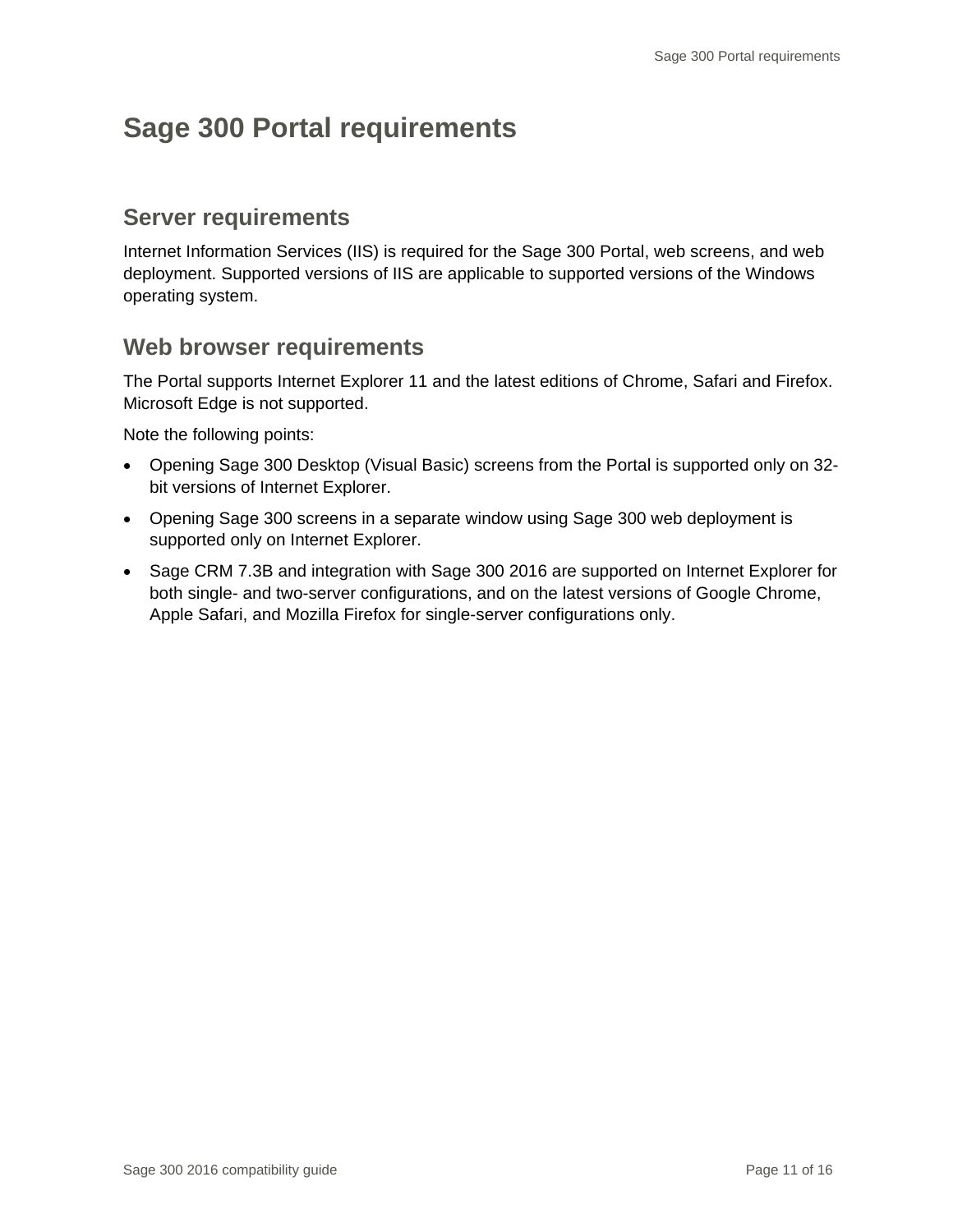# **Hardware requirements**

## **Recommended configurations**

|                         | <b>Standard</b>                                | Advanced                                                 | <b>Premium</b>                                           |
|-------------------------|------------------------------------------------|----------------------------------------------------------|----------------------------------------------------------|
| <b>Number of users</b>  | $1 - 5$                                        | $5 - 10$                                                 | $10+$                                                    |
| <b>Modules</b>          | <b>Financials &amp; Operations</b><br>Modules* | <b>Financials &amp; Operations</b><br><b>Modules</b>     |                                                          |
| Database engine         | Microsoft SQL Express or<br>Standard**         | Microsoft SQL Standard                                   |                                                          |
| Database size           | $5-10$ GB<br>$0.25 - 5$ GB                     |                                                          | $10$ GB+                                                 |
| <b>Operating system</b> | <b>Windows Server Standard</b>                 | Windows Server Standard with<br><b>Terminal Services</b> | <b>Windows Server</b><br>Standard/Enterprise with Citrix |
| <b>Reporting</b>        | Standard                                       | Moderate                                                 | Intensive                                                |

*\* Financials Modules include System Manager, General Ledger, Accounts Receivable, and Accounts Payable. Operations Modules include Inventory Control, Order Entry, and Purchase Orders.* 

*\* For SQL Express, check CPU and RAM limitations.* 

## **Recommended hardware specifications**

|                    | <b>Standard</b>             | Advanced                    | <b>Premium</b>              |
|--------------------|-----------------------------|-----------------------------|-----------------------------|
| <b>Workstation</b> | Intel Core i3 or higher     | Intel Core i3 or higher     | Intel Core i3 or higher     |
|                    | 4GB RAM<br>4GB RAM          |                             | 4GB RAM                     |
|                    | 100MB for workstation files | 100MB for workstation files | 100MB for workstation files |
|                    | Windows 7, 8.1, 10          | Windows 7, 8.1, 10          | Windows 7, 8.1, 10          |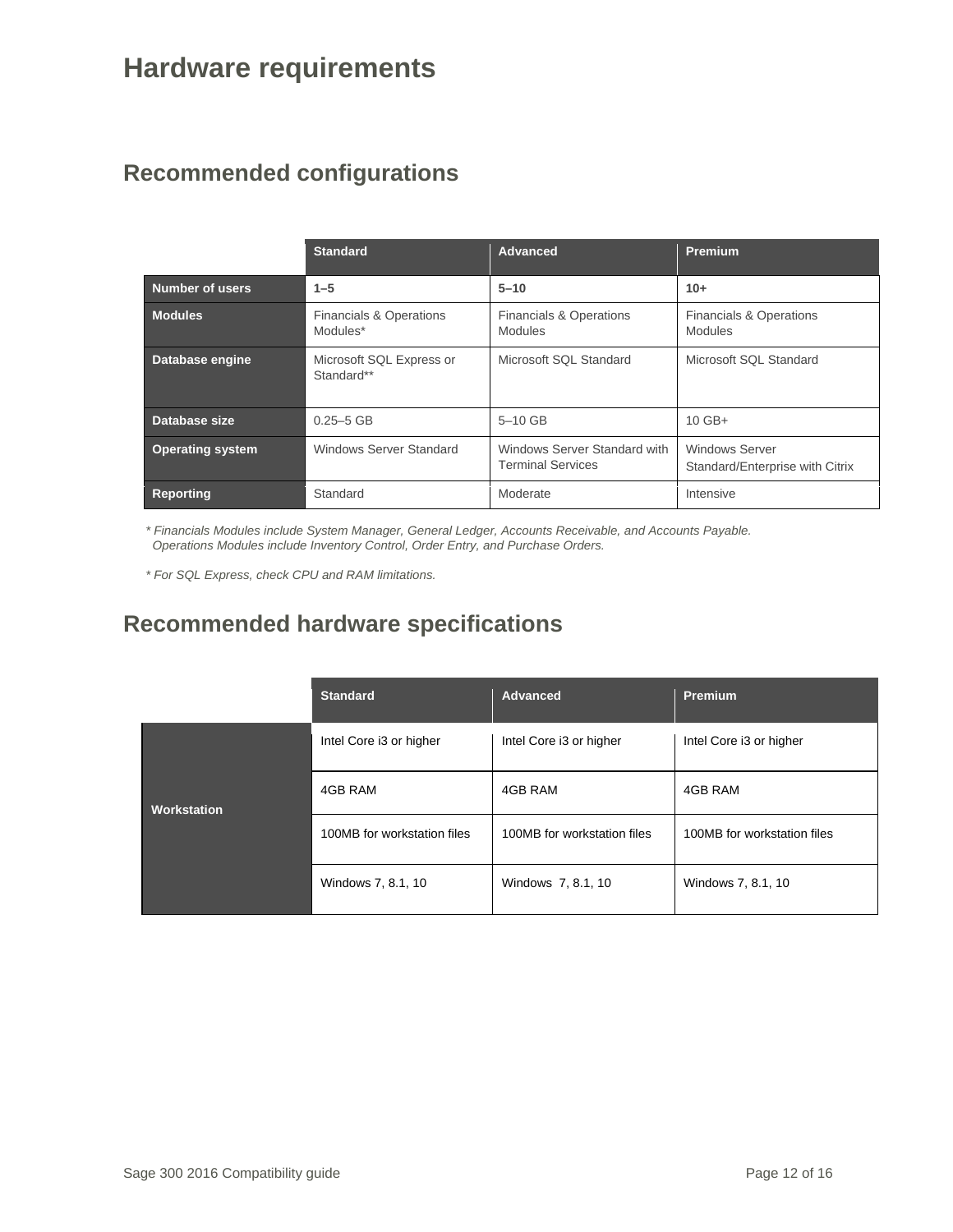|                        | <b>Standard</b><br><b>Advanced</b>         |                                                            | <b>Premium</b>                             |
|------------------------|--------------------------------------------|------------------------------------------------------------|--------------------------------------------|
| Sage 300 server        | Intel dual-core processor or<br>higher     | Intel quad-core processor or<br>higher                     | 2x Intel quad-core processors or<br>higher |
|                        | 8GB RAM                                    | 16GB RAM                                                   | 32GB RAM                                   |
|                        | 5GB for application files                  | 5GB for application files                                  | 5GB for application files                  |
|                        | 2GHz quad-core processor or<br>higher      | 2GHz quad-core processor or<br>higher                      | 2GHz quad-core processor or<br>higher      |
| Sage 300 Portal/web    | 8GB RAM                                    | 16GB RAM                                                   | 32GB RAM                                   |
| screens server         | 5GB for application files +<br>shared data | 5GB for application files +<br>shared data                 | 5GB for application files + shared<br>data |
|                        | RAID <sub>1</sub>                          | RAID <sub>1</sub>                                          | RAID <sub>1</sub>                          |
|                        | 2.6 GHz dual-core processor                | 2.6 GHz dual-core processor                                | 3.00 GHz dual-core processor               |
|                        | 8GB RAM                                    | 16GB RAM                                                   | 32GB RAM                                   |
| <b>Database Server</b> | Windows Server 2012 R2<br>(x64)            | Windows Server 2012 R2<br>(x64)                            | Windows Server 2012 R2 (x64)               |
|                        | SQL Server 2012 or 2014<br>(x64)           | SQL Server 2012 or 2014<br>(x64)                           | SQL Server 2012 or 2014 (x64)              |
|                        | 500GB free hard disk space                 | 1TB free hard disk space                                   | 1.5TB free hard disk space                 |
|                        | RAID 5 for SQL data files                  | RAID 1 for operating system                                | RAID 1 for operating system                |
|                        | RAID 1 for SQL log files                   | RAID 5/10 for SQL data files<br>RAID 10 for SQL data files |                                            |
|                        |                                            | RAID 1 for SQL log files                                   | RAID 1 for SQL log files                   |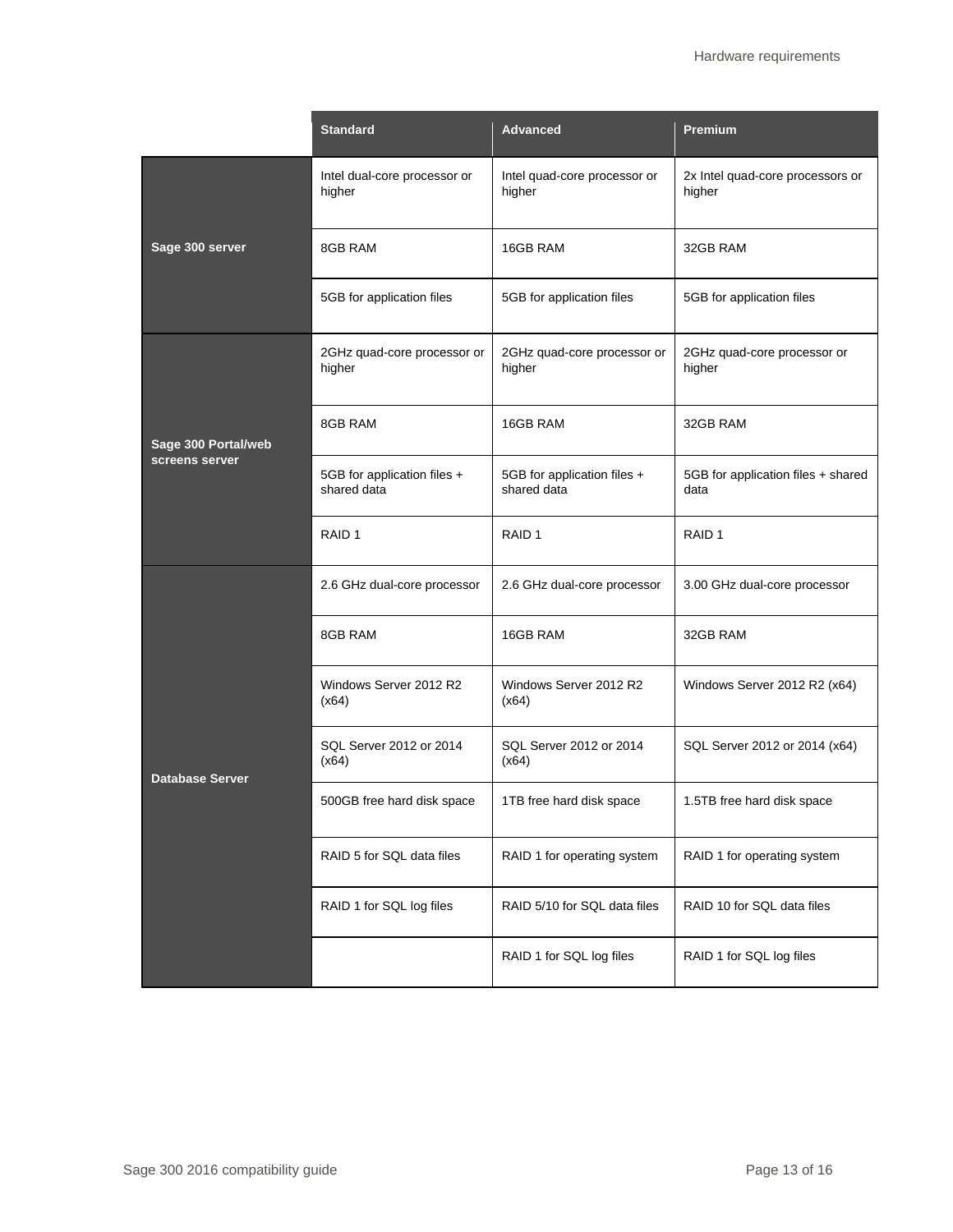|                               | <b>Standard</b>                                | <b>Advanced</b>                             | Premium                                                                   |
|-------------------------------|------------------------------------------------|---------------------------------------------|---------------------------------------------------------------------------|
| <b>Citrix Terminal Server</b> |                                                |                                             | 2x Intel quad-core processor or<br>higher                                 |
|                               |                                                |                                             | Windows Server 2012 R2<br><b>Standard with Terminal Services</b><br>(x64) |
|                               |                                                |                                             | 32GB RAM capable of supporting<br>40 concurrent user sessions             |
| <b>Sage CRM Server</b>        | 4GB RAM                                        | Refer to Sage CRM Supported Platform Matrix |                                                                           |
|                               | 2.5GB free disk space for<br>application files |                                             |                                                                           |

#### **Hardware notes**

- **Additional applications require more resources.** Recommendations are based on a standalone server with little to no additional network traffic. Running additional applications on the same server will require additional resources.
- **Add RAID to protect data.** Adding RAID to your storage configurations is one of the most cost-effective ways to maintain both data protection and access.

For the database and file servers, we recommend using RAID 10 (minimum RAID 5). For the application and web servers, we recommend using RAID 1.

 **Plan for different user types.** It is important to keep in mind what type of user will be working with the system. For example, 100 users working in Operations modules will use the system more intensively than 100 users working in Financial modules. The guidelines in this document are intended for users of Operations modules on a non-customized system, with little to no additional processing or network traffic.

For more information, see http://www.adaptec.com/en-us/solutions/raid\_levels.html.

- **Plan for backup and recovery.** Each site must have adequate backup and recovery capabilities. We strongly recommend that you set up a "hot standby" system with a backup database. This standby system should have a similar configuration to the primary production system. The standby system can also be used for development and testing.
- **Plan for disk space requirements.** The amount of required disk space varies widely, depending on the number of customer records, archiving plans, and backup policies. Required disk space can also vary depending on the amount of information held for each customer. Therefore, it is important to estimate disk space requirements prior to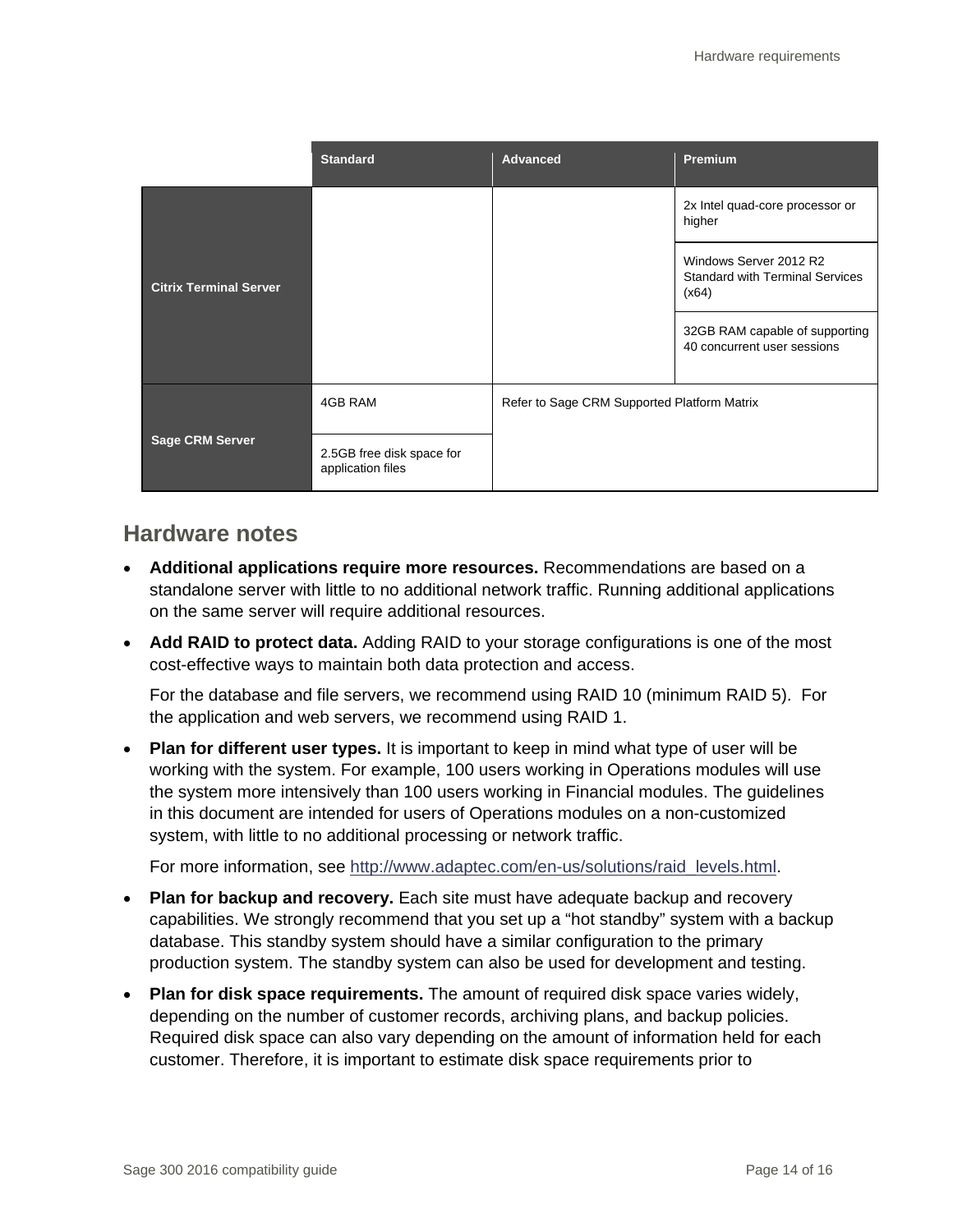installation, and to purchase sufficient disk storage to allow for significant growth in the volume of data.

- **Protect against power outages and surges.** We recommend that you use an uninterruptible power supply.
- **Understand the effect of product customizations.** Note that product customizations can significantly affect the performance of Sage 300, and should be evaluated carefully when specifying hardware.